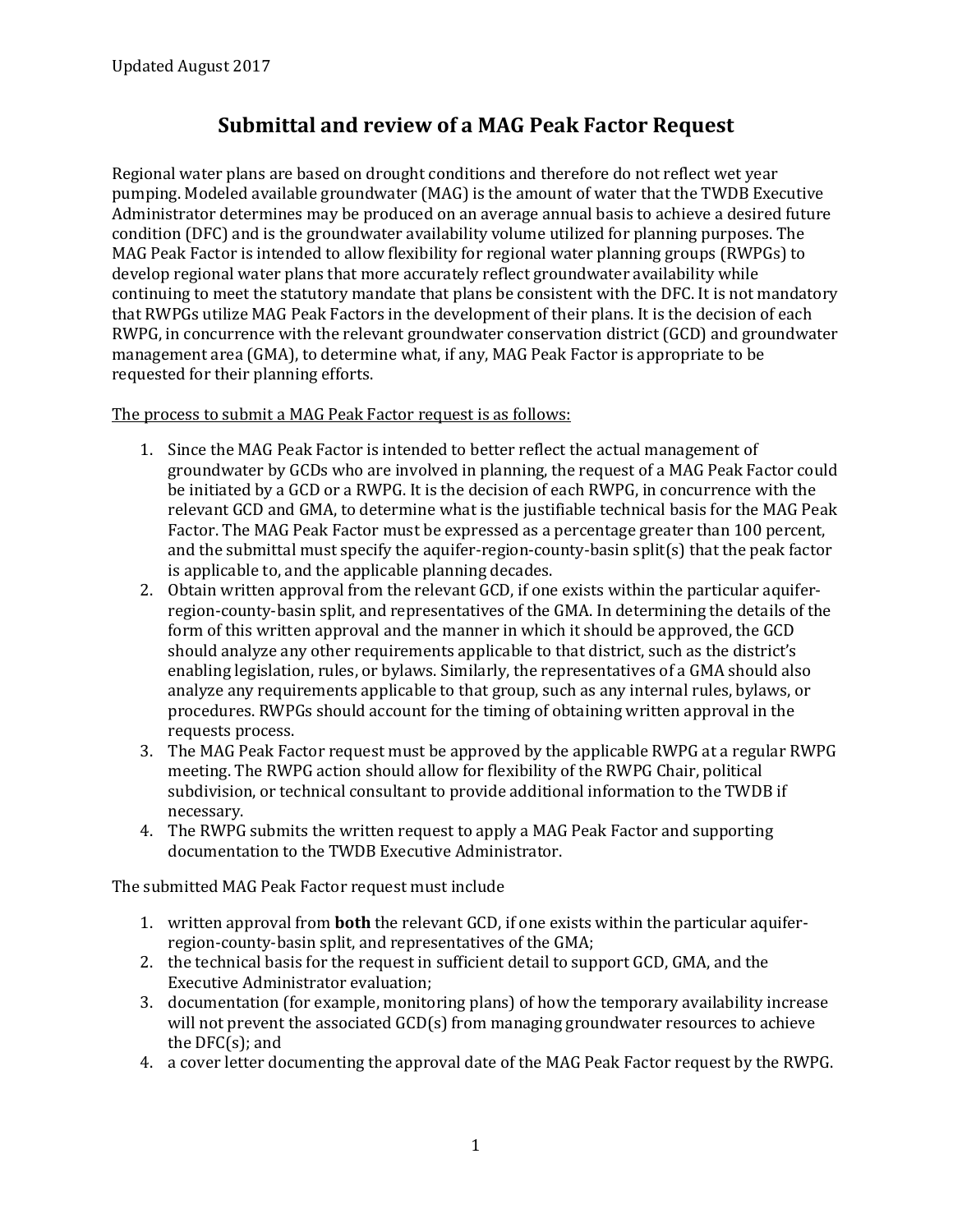Multiple MAG Peak Factor requests may be grouped in one submittal, as long as the appropriate approval and documentation is provided for each request. The TWDB review of MAG Peak Factor requests may be streamlined if multiple requests are combined for review, however, the submittal format of multiple requests is ultimately up to the RWPG. The TWDB review of MAG Peak Factor requests may take up to 60 days. RWPGs should also take into account the timeframe necessary for interregional coordination, as appropriate.

The process the TWDB will utilize to review and potentially approve the MAG Peak Factor request is as follows:

- 1. The TWDB staff will review the submittal to determine whether all the necessary written approvals and technical documentation has been provided.
- 2. The TWDB staff will conduct a technical review of the supporting documentation.
	- a. This review may, depending on the area to be affected by the MAG Peak Factor, involve evaluation of the relevant hydrostratigraphic and geologic features, groundwater levels and groundwater flow, groundwater pumping, spring flow, interaquifer flow, and discharge to surface waters. RWPGs may need to provide adjusted model well files, detailed georeferenced maps of pumping assumptions (pumping location, pumping amounts, and model layer), or unallocated supply assumptions to support the TWDB's evaluation.
	- b. The effect of the MAG Peak Factor on the adjacent or hydrologically connected groundwater resources outside of the applicable GCD will be evaluated to understand the possible effect of the MAG Peak Factor on the ability of neighboring GCDs to achieve their relevant DFCs.
	- c. The evaluation may include reviewing existing GAM runs or other tools utilized to develop the MAG. The reviews may also vary depending on the time periods specified for the MAG Peak Factor, the DFC statement, and how the GCD plans to manage its resources to achieve the DFC.
	- d. The RWPG may be contacted to provide follow up information if necessary.
- 3. The TWDB Executive Administrator will provide a written response either approving or denying use of the MAG Peak Factor to the RWPG, GMA, and GCD (if applicable).
- 4. If approved, the TWDB staff will enter the MAG Peak Factor value into the state water planning database for each applicable groundwater source, by planning decade. The MAG Peak Factor will be applied to the associated MAG volume, and the resulting volume will be the groundwater availability used for planning purposes. See Attachment A for information on the MAG Peak Factor database display and use.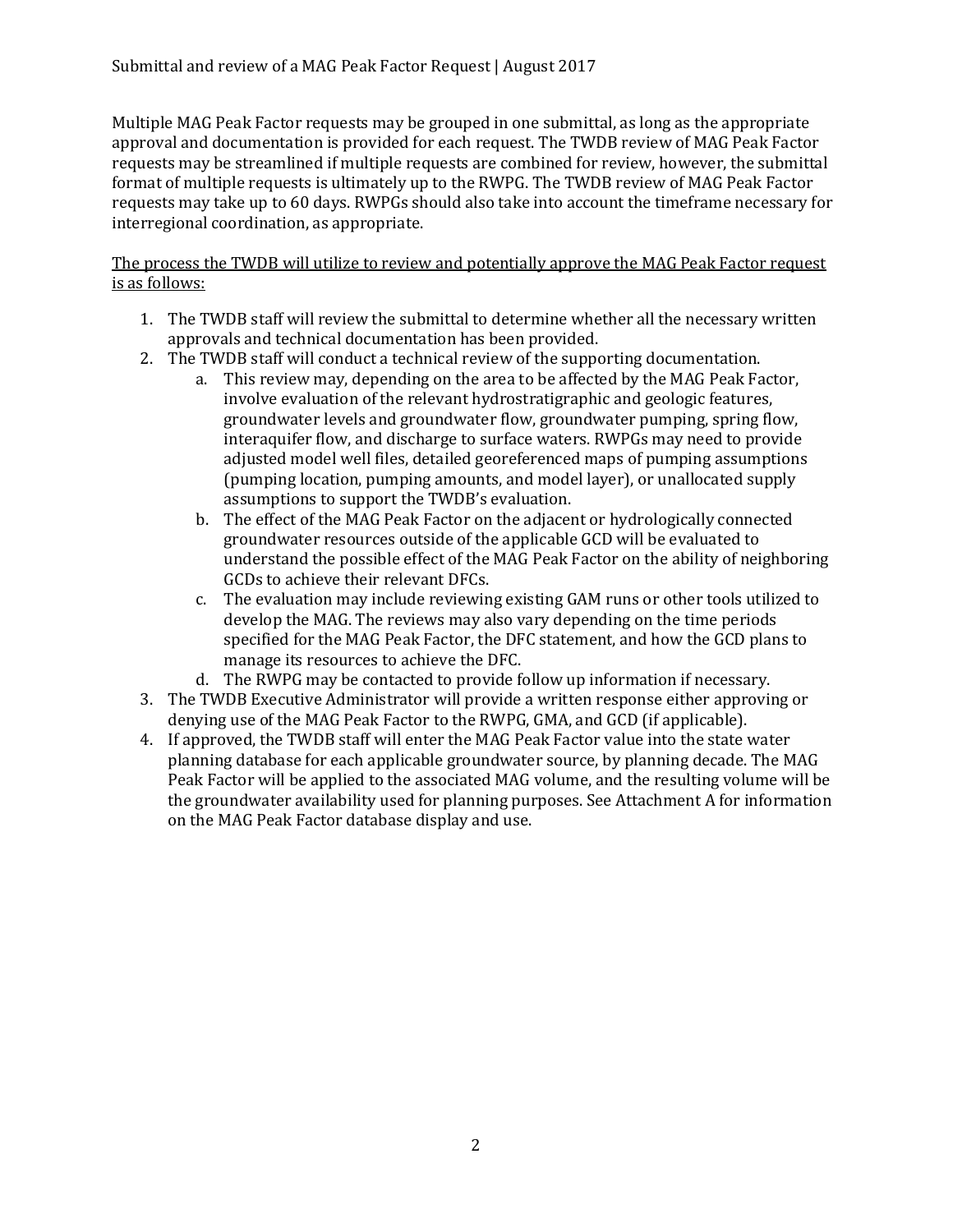## **Additional Resources**

TWDB's information sheet on the MAG Peak Factor: <http://www.twdb.texas.gov/publications/shells/MAG.pdf>

Regional Water Planning contract document *First Amended General Guidelines for Fifth Cycle of Regional Water Plan Development*: [http://www.twdb.texas.gov/waterplanning/rwp/planningdocu/2021/doc/current\\_docs/contract\\_](http://www.twdb.texas.gov/waterplanning/rwp/planningdocu/2021/doc/current_docs/contract_docs/170418_ExC_1st_amended_gen_guidelines.pdf) [docs/170418\\_ExC\\_1st\\_amended\\_gen\\_guidelines.pdf](http://www.twdb.texas.gov/waterplanning/rwp/planningdocu/2021/doc/current_docs/contract_docs/170418_ExC_1st_amended_gen_guidelines.pdf)

Adopted desired future condition documents and modeled available groundwater reports: <http://www.twdb.texas.gov/groundwater/dfc/2016jointplanning.asp>

Groundwater conservation district management plans: [http://www.twdb.texas.gov/groundwater/conservation\\_districts/gcdinfo1.asp](http://www.twdb.texas.gov/groundwater/conservation_districts/gcdinfo1.asp)